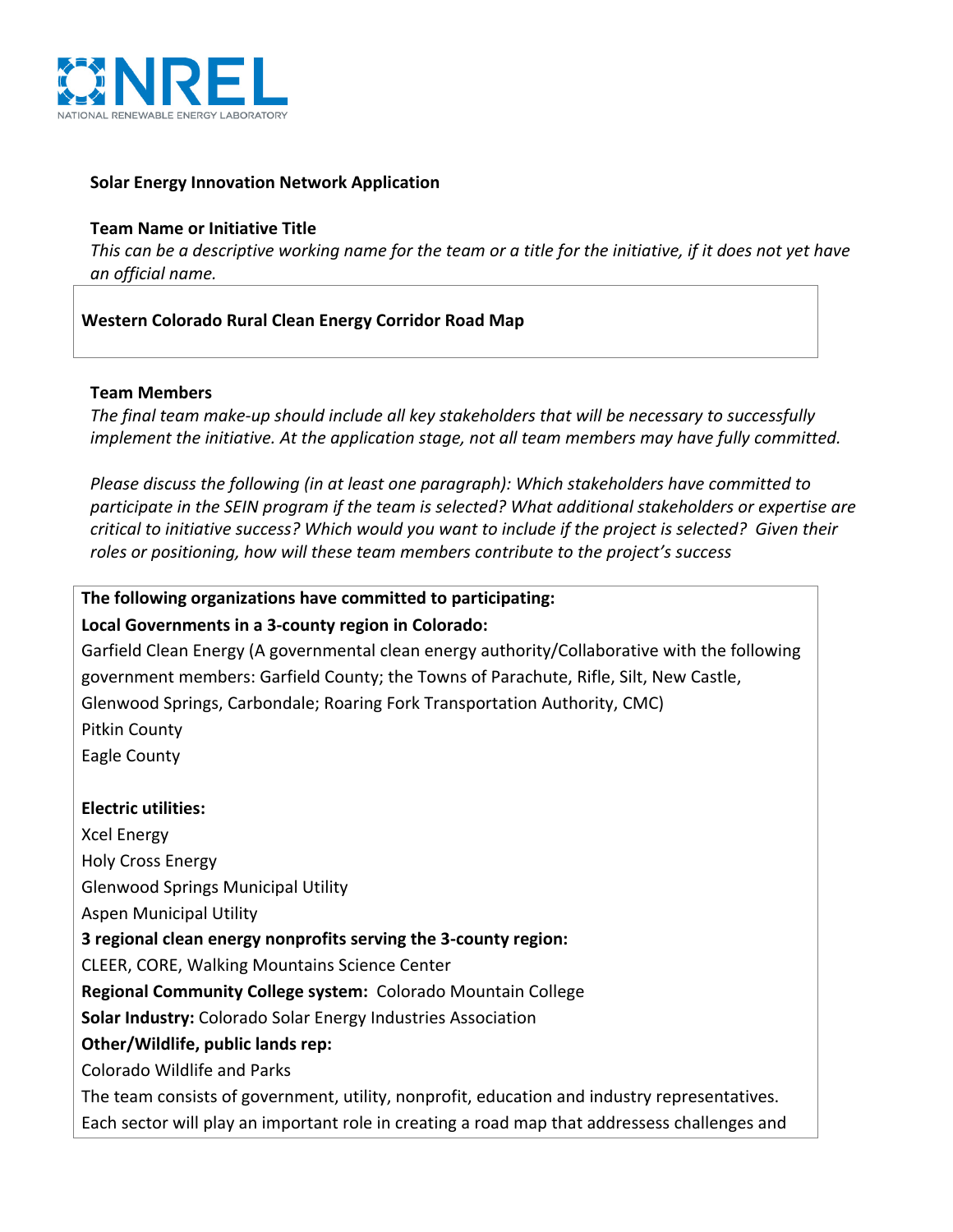barriers and is informed with up to date information, expertise, and practical development experience. Additional team members that would be included at a later time are economic development organizations/chambers of commerce to maximize the economic development benefits and outreach.

# Which types of institutions do you anticipate being represented in your team?

**(Check all that apply.) X** Utility / Electric Cooperative **X** Government Regulatory / Utility Commission **X** Solar Industry Other Industry **X** Stakeholder Group **X** Nonprofit **X** Educational institutions **X** Other - Colorado Wildlife and Parks – and will also be reaching out to Ski Industry and conventional energy industry representatives

## List the State(s) or Territories represented

**Colorado**

# **City/County/Region(s) represented (if applicable)**

**Colorado Counties represented:** Garfield, Pitkin, Eagle **Communities:** Parachute, Rifle, Silt, New Castle, Glenwood Springs, Carbondale, Basalt, Aspen, Snowmass Village, Eagle, Vail, Avon , Gypsum, Minturn.

## **Relevant RTO/ISO** (if known)

**NA**

## **Team Goals and Objectives**

*Please describe the initiative the team will undertake as part of the program (in up to one page). The initiative* should be action-based, such as piloting a solution, developing and implementing a plan, or *informing* a decision-making process through research and analysis. As part of your response, please *address* the following questions: What makes the initiative innovative? What are the team's goals and *objectives related to the initiative?* What challenges or barriers is the initiative designed to address? *How* will the initiative help accelerate solar market adoption? How or where might it be replicated? **(answered on next page)**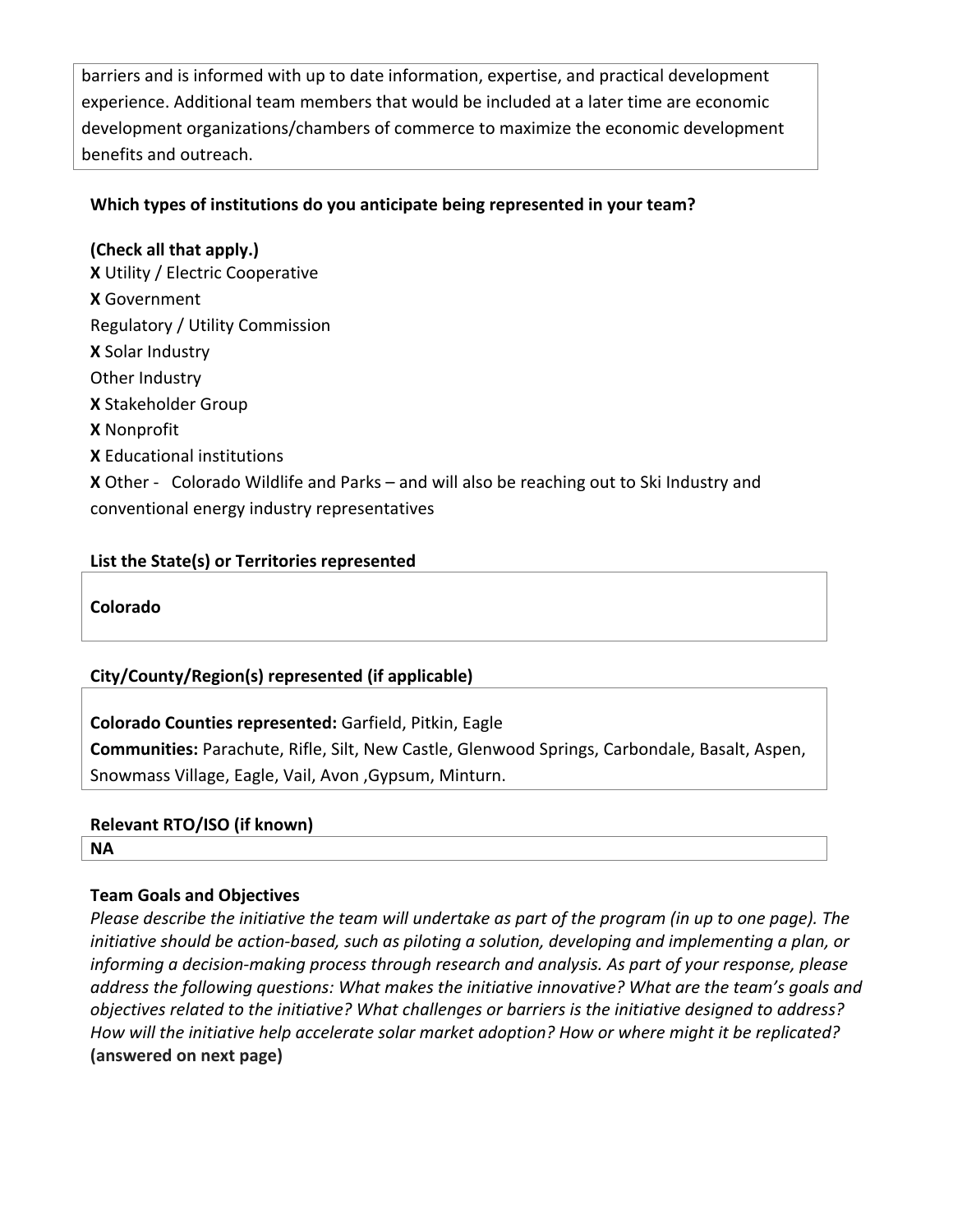#### **Team Goals and Objectives**

The Western Colorado Rural Clean Energy Corridor initiative is a collaborative project in three neighboring counties in western Colorado: Garfield, Eagle and Pitkin. It is aimed at creating and implementing a shared roadmap to meet the region's renewable energy targets while maximizing the economic diversification and job training benefits.

#### **Goals of the initiative**

- 1. Collaboration between multiple governments, four electric utilities, and other organizations serving the region to result in more renewable energy on the grid from utility-scale production facilities.
- 2. Development of distributed and community-scale solar energy to supplement utility renewable energy and reach local clean energy targets.
- 3. Expand and fine-tune solar energy as an economic diversification and job training opportunity.

#### **Objectives of the initiative**

- Strengthen long-term collaboration among electric utilities, governments, nonprofits and other stakeholders within the region in order to expand production of solar energy.
- Map out high-potential locations for large scale and community solar with data that includes: brownfields, potential wildlife impact, property owner designations (private, federal, state, local public), and including a utility transmission line overlay where utilities could add solar or need infrastructure improvements.
- Propose an action-oriented plan for developing prime solar sites.
- Cooperate closely with the four electric utilities serving the region to ensure that added renewable energy is helpful, not harmful, to grid operations.
- Work with electric utility managers and operators to build technical knowledge and confidence for expanding locally produced renewable energy on the grid. Resolve utility-related business model and financial issues to avoid rate impacts.
- Inventory varying permitting, fees and inspection requirements for solar installations across region, draft a plan for streamlining and standardizing using input from solar developers, and present to decision-making boards for approval.
- Mobilize new sources of financing and make use of regional economies of scale to accelerate installation of local solar.

#### What makes the initiative innovative? What challenges or barriers is it designed to address?

- The initiative is innovative because it connects counties that have clean energy goals in common but currently these counties have differing economic drivers (energy and resource development/agriculture in Garfield County; ski and resort industry in Pitkin and Eagle Counties.)
- The objectives above are designed to address the challenges and barriers that exist in a 3-county interconnected region served by 4 different utilities. (incorporated into objectives above.)
- It directly ties renewable energy to economic development and diversification.
- It involves three types of electric utilities (investor owned, rural co-op and municipal) and encourages collaboration and learning between utilities, governments, community college to reach targets.
- It tackles rural job training and workforce challenges, including cost of labor, job placement for solar training program graduates, and providing a competitive and comprehensive solar training program in the community college setting.

#### How will the initiative help accelerate solar market adoption?

The initiative will help quantify how much more renewable energy production will be needed in the coming years in order to meet our region's clean energy targets. With clear figures in hand, utilities and communities can work together to use solar and other renewable energy production to achieve the targets on time, and work together to remove barriers to accelerated solar adoption.

#### How or where might it be replicated?

This work would be relevant in other rural areas seeking economic diversification and increased job opportunities, are served by multiple electric utilities, or have a community college that seeks to provide relevant job training for the solar workforce of the future.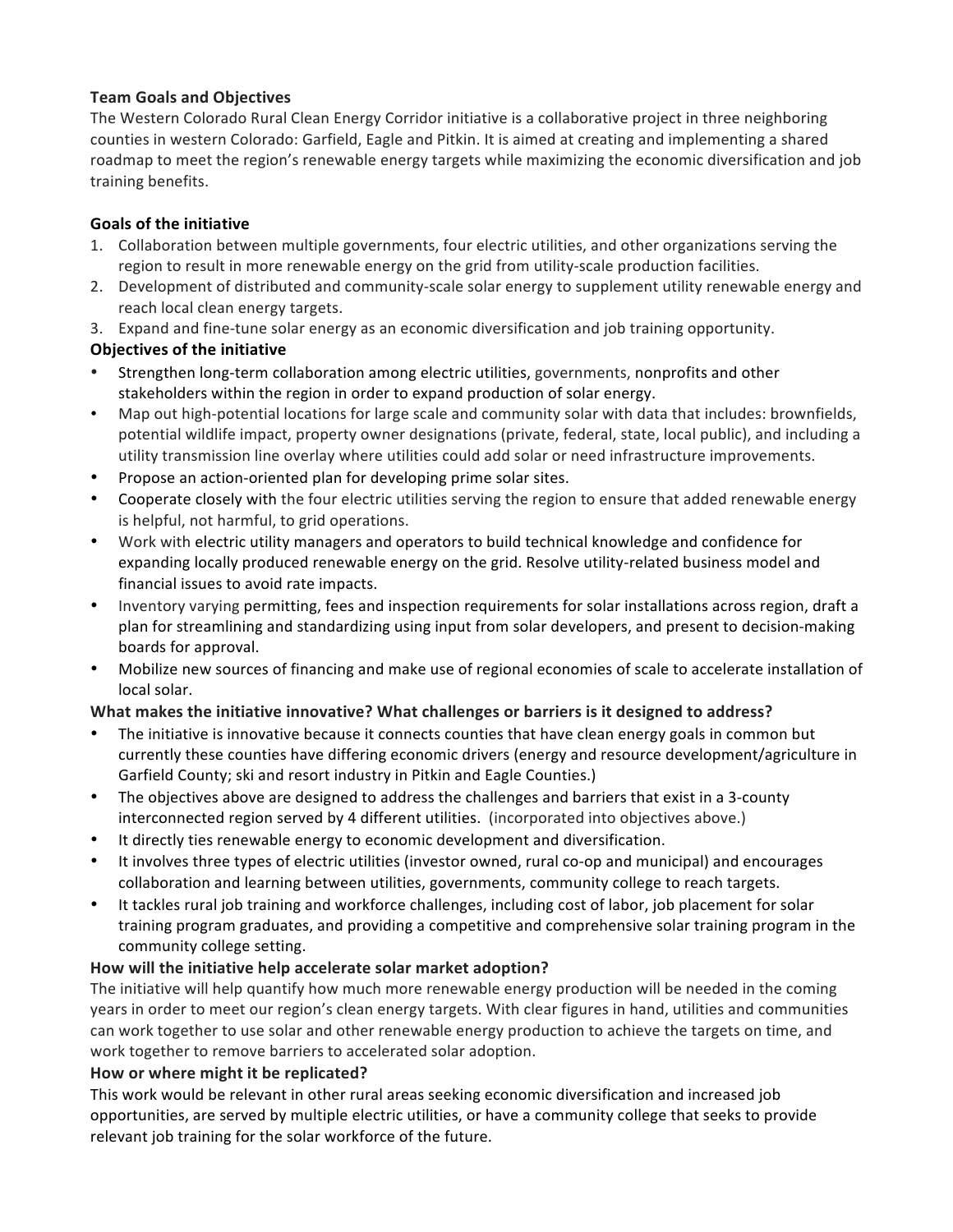### **Role of Solar Energy Innovation Network**

*Please clearly articulate how SEIN can contribte to the team's initiative and to its achievement of* stated goals and objectives (in at least one paragraph). What are the major barriers that could be *addressed through participation in the program?* What types of technical assistance or analysis could be helpful in advancing the project goals? Which program elements do you anticipate will be most *helpful in reaching the goal?* 

SEIN can contribute to this initiative's success in multiple ways:

- Provide technical expertise and analytical tools to help with regional map of potential solar sites and address grid and storage challenges.
- Access to peer groups around the country will help our region become more aware of best practices that will address the barriers and challenges listed in Goals and Objectives section.
- SEIN analytical tools will help our region identify how best to maximize solar in our region to reach the various renewable energy and carbon targets and encourage innovation.
- Access to any sample relevant solar roadmaps from other regions will help inspire our region as to what is possible and how a region with multiple utilities can best work together to achieve solar goals and create a rural Clean Energy Corridor.
- Access to NREL SEIN technical assistance can help our region maximize the economic development benefits of solar.
- Being part of this overall network can help our region become more aware of and implement supporting policies, financing mechanisms, educational efforts and market incentives, and will help provide external resources and structure to assist with collaboration between multiple governments, utilities, and organizations.

## **Institutional Commitment and Progress to Date**

*Strong applicants will have made concrete steps towards the realization of the candidate initiative* and should be able to demonstrate clear institutional commitment, which could be in the form of financial resources, political commitment, or coalitions of relevant stakeholders. Please describe the *institutional commitment to the project and progress to date (at least one paragraph).* 

There is strong institutional commitment to this regional effort, as demonstrated in the following ways:

- Representatives of all the team members listed in this application attended a "Maximizing solar in our region" workshop on July 14 2017 in Rifle Colorado, and discussed the Solar Energy Innovation Network opportunity and challenges/barriers/actions to include in this application.
- The July 14 Workshop was a follow up step to a previous regional workshop entitled "Clean Innovative Energy Sources to Power our Region", held in March 2017 at which NREL staff presented on solar.
- This proposed regional Clean Energy Corridor roadmap is the result of multiple joint meetings held by organizations and governments from our 3-county region where policy makers have discussed the opportunity and benefits of working across county lines to collaborate on increasing local production of clean energy and using clean energy to diversify the economy and reach adopted clean energy or carbon reduction targets.
- Xcel Energy and Garfield Clean Energy have worked together through Xcel Energy's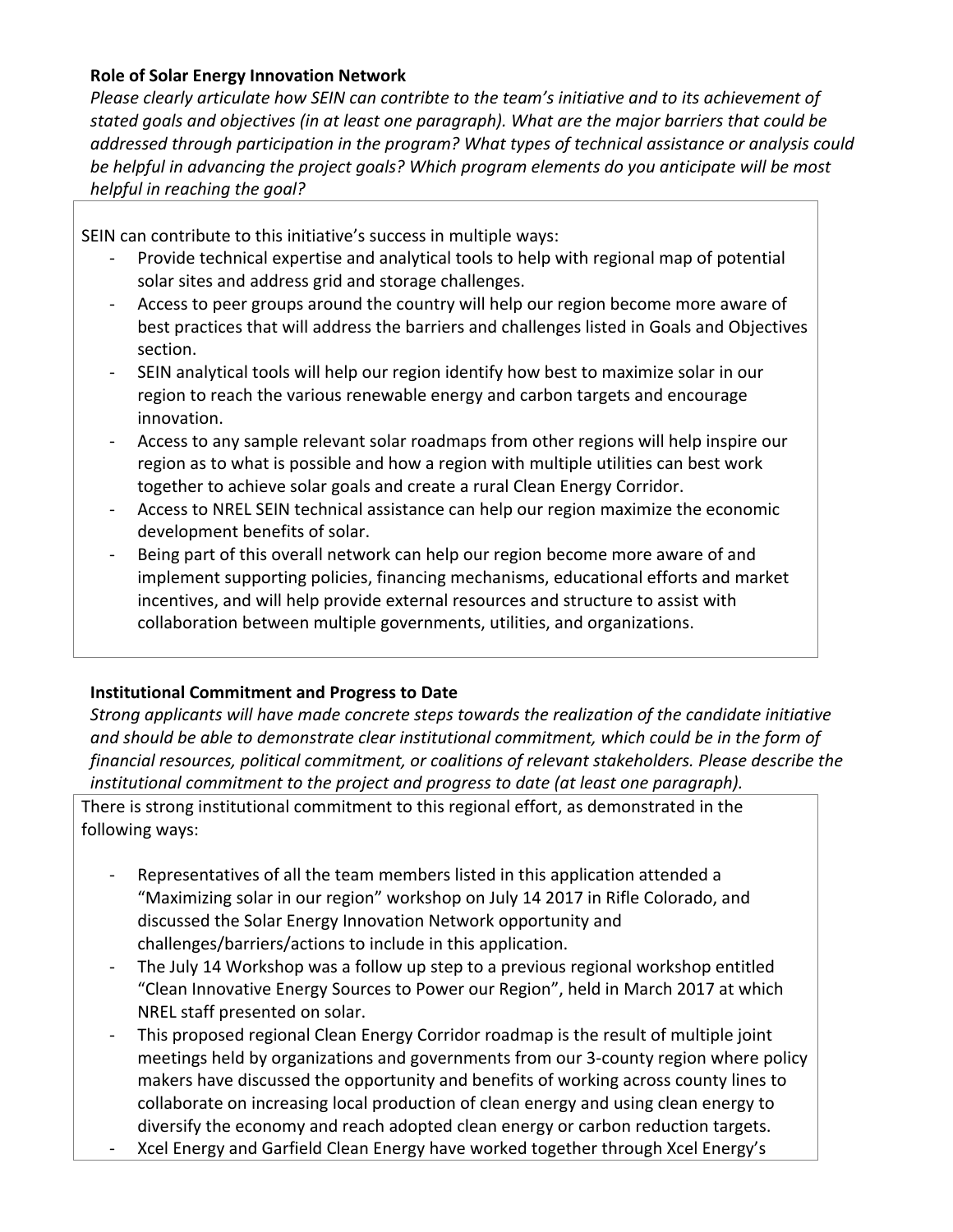Partners in Energy program to create an Energy Action Plan(EAP) for Garfield County, released in April 2017. The EAP includes a renewable energy goal of providing 35-50% of energy from renewable energy sources. The MOU signed by GCE and Xcel Energy outlining steps for an 18-month implementation period includes development of a strategic plan for how to reach the renewable energy target. This initiative is part of implementing that step.

- In addition, the other governments and individual jurisdictions in this 3 county region have adopted varying clean energy or carbon related goals that demonstrate institutional commitment to this effort:
	- $\circ$  Eagle County: 25% reduction in greenhouse gas by 2025; 80% by 2050.
	- o Colorado Mountain College: 12.5% reduction in greenhouse gases every 5years; net zero by 2050.
	- o Aspen: 30% reduction in carbon by 2020; 80% by 2050.
	- $\circ$  Holy Cross Energy: Reach 30% renewable generation by 2020 and 35% by 2025;
	- $\circ$  Xcel Energy: Xcel Energy's annual goals for electric and natural gas energy savings are 1.5 percent and 1.0 percent efficiency, respectively with a goal of 45% percent greenhouse gas emissions reduction by 2021

## **Contact Information**

*Please provide a contact name, email address and phone number for all committed team members. Indicate if a primary contact person, or "champion," for the entire team has been selected. The project champion(s)* is the point of contact that can share information with project stakeholders, and coordinate activities between stakeholders, peer groups, and technical and facilitation assistance.

#### **Contact info**:

Near term project contact for logistical coordination/follow up to application:

Alice Laird ahlaird@cleanenergyeconomy.net 970 319 7026

(If project is selected there will be a joint champion team handling logistics and coordinating the effort.)

## **Contact info for team members:**

Garfield Clean Energy (9 member government collaborative)

Erica Sparhawk

esparhawk@cleanenergyeconomy.net

970 704 9200

Stuart McArthur, GCE Chair

stuartmc@parachutecolorado.com

970.285.7630, x-106

Eagle County

John Gitchel John.Gitchell@eaglecounty.us 970 328-8766 Adam Palmer

adam.palmer@eaglecounty.us

970-328-8734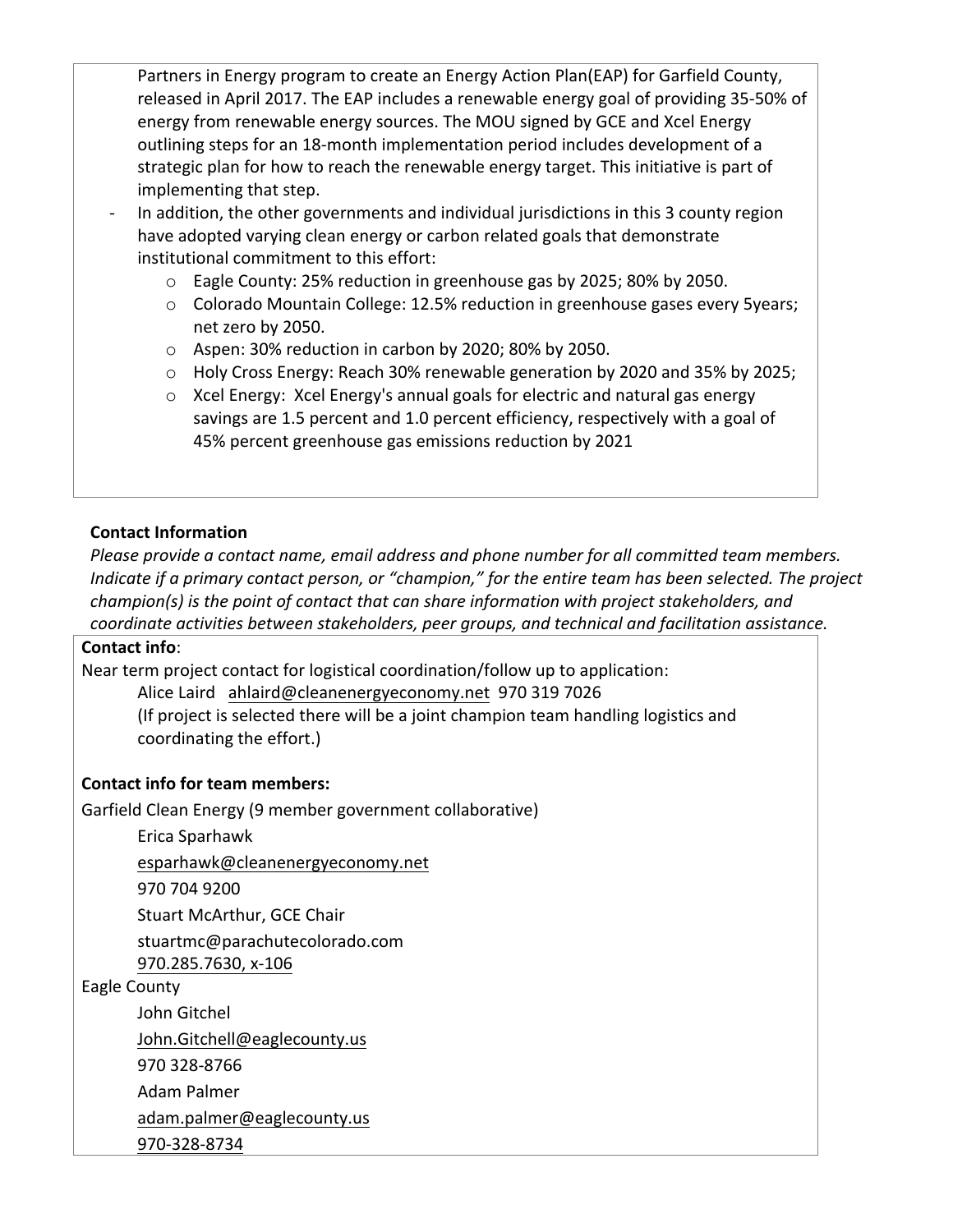| Pitkin County                                           |
|---------------------------------------------------------|
| Cindy Houben cindy.houben@pitkincounty.com 970-920-5097 |
| George Newman george.newman@co.pitkin.co.us             |
|                                                         |
| <b>Xcel Energy</b>                                      |
| Kevin Cray Kevin.Cray@xcelenergy.com 303-571-6437       |
| Eric Vanorden eric.vanorden@xcelenergy.com 303-294-2037 |
| <b>Holy Cross Energy</b>                                |
| Bryan Hannegan                                          |
| bhannegan@holycross.com                                 |
| (970) 945-549                                           |
| <b>Chris Hildred</b>                                    |
|                                                         |
| childred@holycross.com<br>(970)947-5414                 |
|                                                         |
| <b>Glenwood Springs Municipal Utility</b>               |
| Debra Figueroa                                          |
| debra.figueroa@cogs.us                                  |
| 970-384-6401                                            |
|                                                         |
| <b>Aspen Municipal Utility</b>                          |
| David Hornbacher                                        |
| 970-429-1983- David.Hornbacher@cityofaspen.com          |
| <b>CLEER</b>                                            |
| Alice Laird                                             |
| ahlaird@cleanenergyeconomy.net 970 319 7026             |
| Erica Sparhawk                                          |
| esparhawk@cleanenergyeconomy.net 970 704 9200           |
| <b>CORE</b>                                             |
| Mona Newton                                             |
| mona@aspencore.org 970 925-9775                         |
| <b>Walking Mountains Science Center</b>                 |
| Kim Langmaid                                            |
| kiml@walkingmountains.org                               |
| 970-827-9725 ext. 131                                   |
| John-Ryan Lockman                                       |
| johnryan@energysmartcolorado.com                        |
| 970 328 8777                                            |
| (contact info continued on next page)                   |